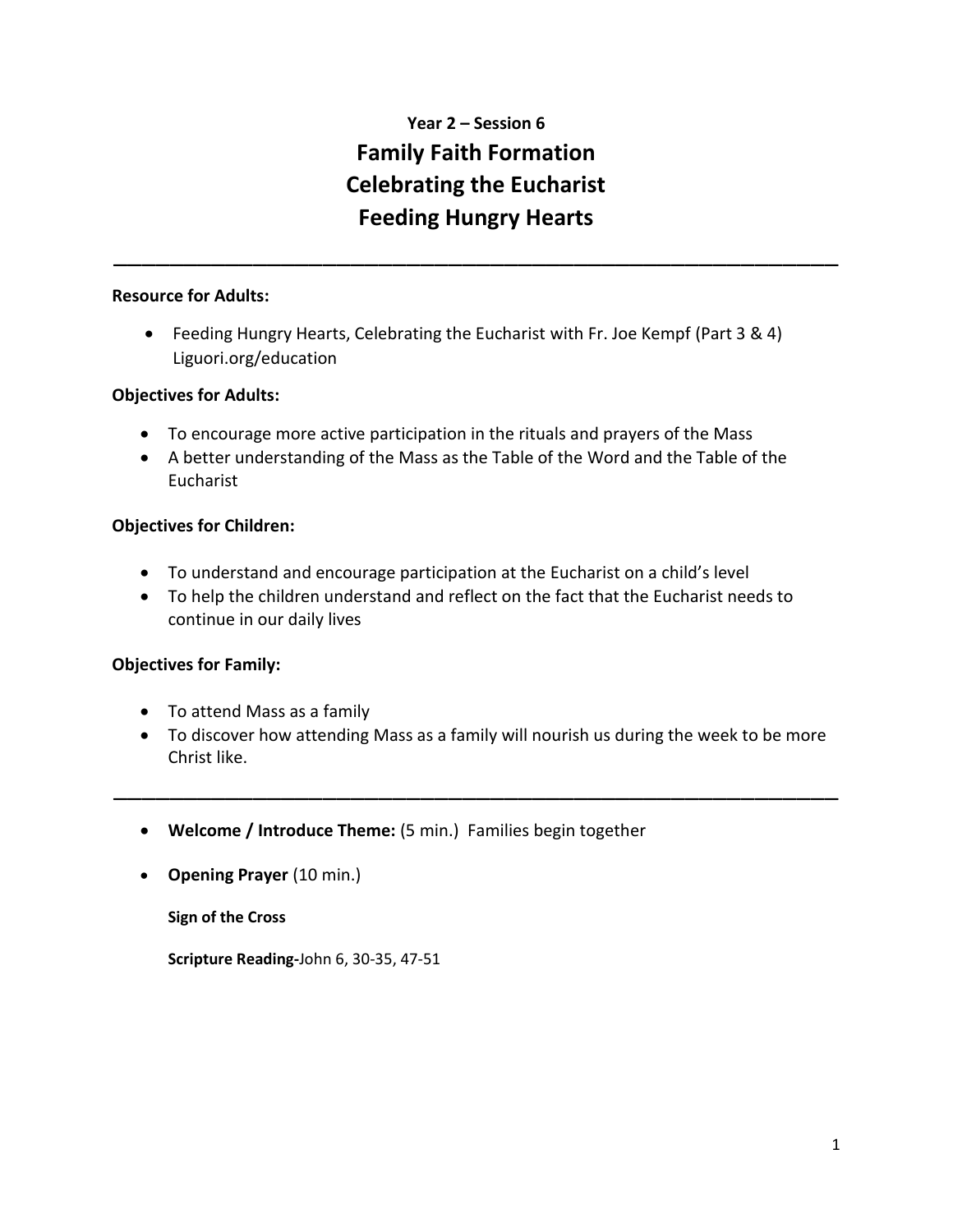**Sharing –** Invite families to share what takes place at a special family meal like Thanksgiving as an example. Are there any similarities to the banquet that we attend at church?

**Glory Be** …

\*Children are dismissed to their session. (See children's lesson)

## **Parents/Adult Presentation** (30 – 40 min.)

Fr. Joe will tell us in this DVD that the Eucharist is truly "a meal for sinners and not a reward for the righteous." What does this mean for you?

View Part 3 of DVD, "The Liturgy of the Eucharist" Discuss - "From the Eucharist comes strength to live the Christian life and zeal to share that life with others." (Pope Saint John Paul II) What does that mean in your life?

View Part 4 of DVD, "Concluding Rites."

Discuss - It's when the Mass is ended that we are called to live our vocations by putting our gratitude into action. Loving and serving the Lord is practiced in many ways. What are some practical ways that we can express our love and gratitude with our families, at work or in our communities as a sign that we have been fed and nourished at the Eucharist?

**Children Presentation** (30-40 min.)

View DVD Understanding Sunday Mass. A Kid's Point of View Follow up with activities that are suggested on the website: www.sundaymass4kids.com.

### **Sharing and Action Plan – Children and Parents together** (15-20 min.)

The word "Mass" comes from the Latin word meaning "Mission." Parents and children share what simple actions they can do to transform their little part of the world.

### **• Closing Prayer and Ritual (10-15 min.)**

Give each participant a piece of paper. Reflect on a deep hunger that they have in their heart. Write a prayer or draw a symbol of the "hunger."

Invite the members to fold and place their slips of paper on an empty plate. The group leader lifts the plate and prays in these words:

 **Oh God, hear the hunger of your people. There is an emptiness and a longing in each of our hearts. We remember that our hunger is ultimately for you. Keep us hungry and thirsting for you, Lord. As we leave this gathering, keep our eyes and hearts open to the ways that feed us. Amen.**